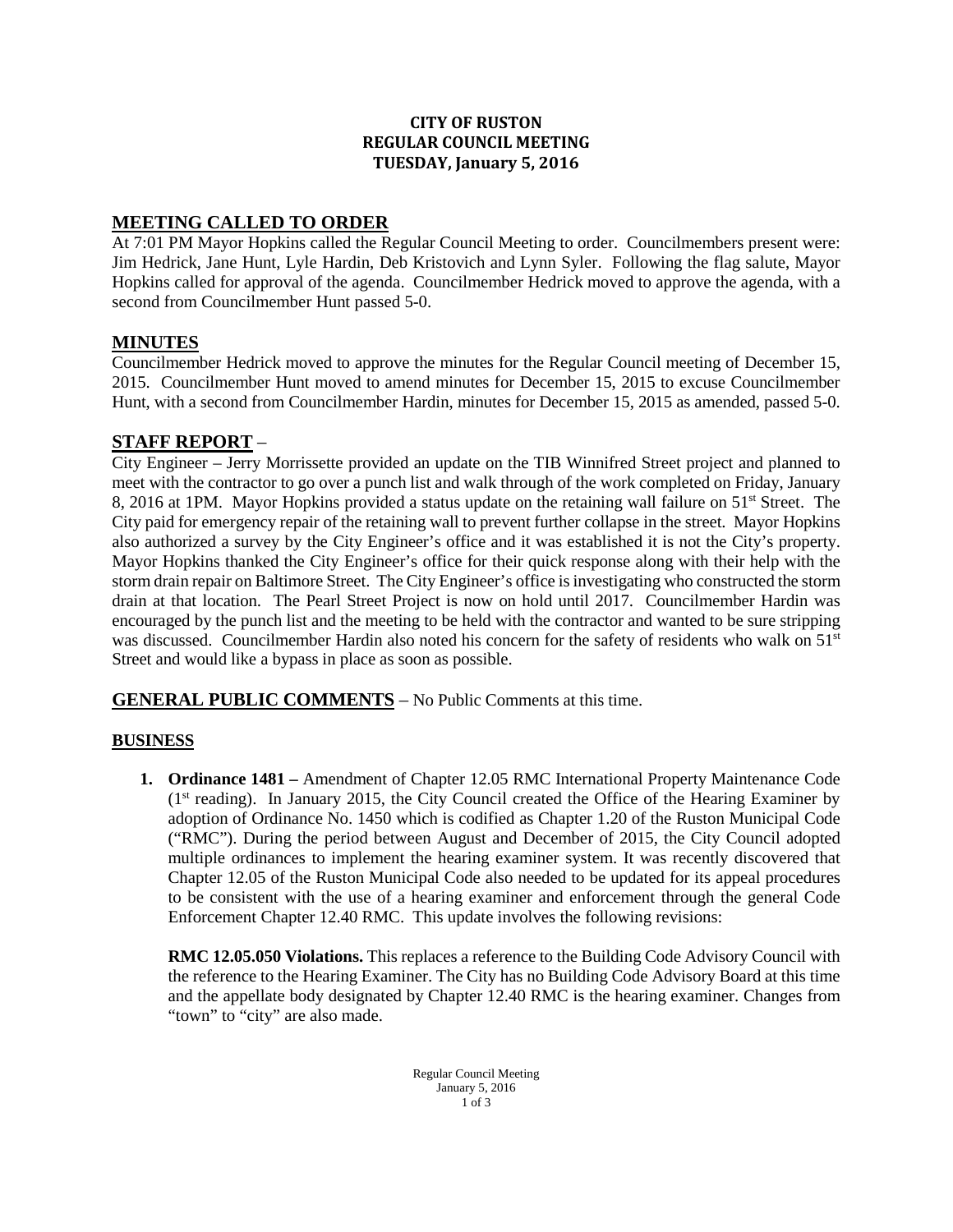CITY OF RUSTON Regular Council Minutes January 5, 2016

> **RMC 12.05.070 Unsafe structures and equipment.** This section addresses unsafe structures and discusses procedures for Notices to Vacate. Because the City also uses Notices to Abate and Notices of Violation, the language is expanded to include these other types of Notices.

> **RMC 12.05.090 Means of Appeal.** In this section the detailed appeals procedures which provides appellate authority to the "City Building Code Advisory Board" are deleted and replaced with a cross-reference to the Title 12 Enforcement Chapter 12.40 RMC. This update will make the appeals procedures under the Construction Codes Title 12 internally consistent. This update also fixes an issue with Chapter 12.05 which already cross-reference Chapter 12.40 RMC as the enforcement mechanism yet continued to contain an appeals procedure that differed from Chapter 12.40 RMC. In order to ensure this consistency amendment takes effect promptly, waiver of First Reading is requested with Second Reading and Adoption occurring on January 5, 2016. Councilmember Hedrick moved to waive first reading and move to second reading, with a second from Councilmember Hunt, passed 5-0. Councilmember Hedrick moved to approve Ordinance 1481, with a second from Councilmember Hunt, passed 5-0.

**CLAIMS/PAYROLL** – Councilmember Hedrick moved to approve Claims and Payroll, with a second from Councilmember Hunt, passed 5-0.

**MAYOR'S TIME** – Catholic Community Services delivered their first lease payment. Mayor Hopkins reached out to Point Ruston because their lease expires at the end of March 2016 and received confirmation from Mike Cohen that Point Ruston would like to enter into another lease for a minimum of 5 years with another 5year option. Mayor Hopkins noted the importance of striping the north lot as parking becomes a premium and the need for additional handicap parking. Council asked Mayor Hopkins to meet with Tacoma regarding City of Tacoma Interlocal Agreement, had it scheduled but had to cancel. Mayor Hopkins planned to meet next week and will report back to Council.

## **COUNCIL TIME -**

Councilmember Hedrick – Nothing at this time.

Councilmember Hunt – Nothing at this time.

Councilmember Hardin – Nothing at this time.

Councilmember Kristovich – Nothing at this time.

Councilmember Syler – Nothing at this time.

Regular Council Meeting January 5, 2016 2 of 3